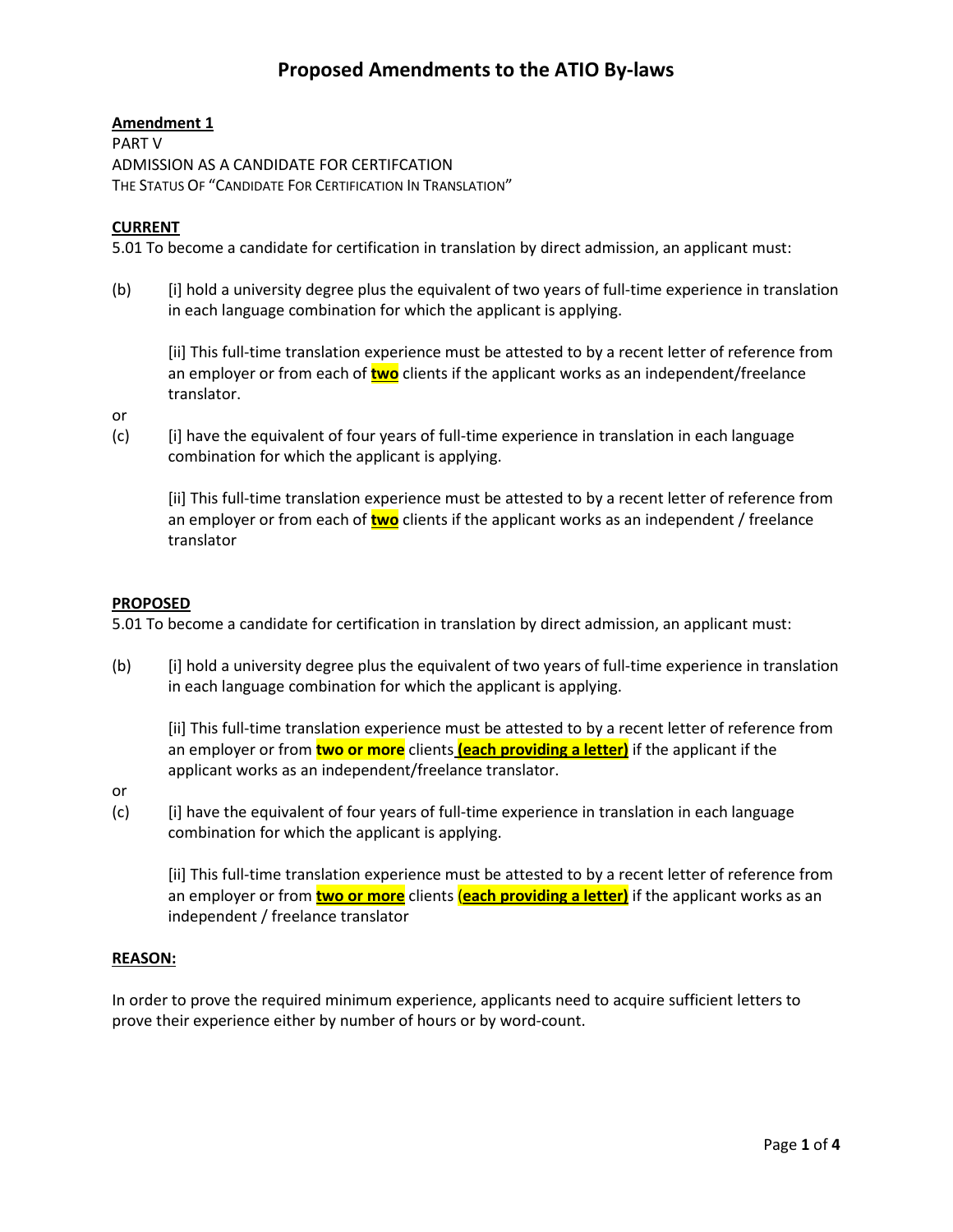# **Amendment 2**

PART VI OBTAINING CERTIFICATION USE OF RESERVED TITLE

#### **CURRENT**

6.20 Only those who are granted certification as translators, conference interpreters, court interpreters, community interpreters, medical interpreters, and terminologists are entitled to use the reserved title of certified translator, certified conference interpreter, certified court interpreter, certified community interpreter, certified medical interpreter, and certified terminologist. They shall be **as** identified in the **directory published** by the Association and are entitled to use after their names their reserved title(s) in full or in abbreviated form, in accordance with Appendix 3 of the By-laws, Statement of Reserved Titles or as prescribed by the Board of Directors or by statute.

#### **PROPOSED**

6.20 Only those who are granted certification as translators, conference interpreters, court interpreters, community interpreters, medical interpreters, and terminologists are entitled to use the reserved title of certified translator, certified conference interpreter, certified court interpreter, certified community interpreter, certified medical interpreter, and certified terminologist. **They shall be identified in the registry maintained by the Association** and are entitled to use after their names their reserved title(s) in full or in abbreviated form, in accordance with Appendix 3 of the By-laws, *Statement of Reserved Titles* or as prescribed by the Board of Directors or by statute.

#### **REASON:**

Proposed change provided by lawyers in 2018.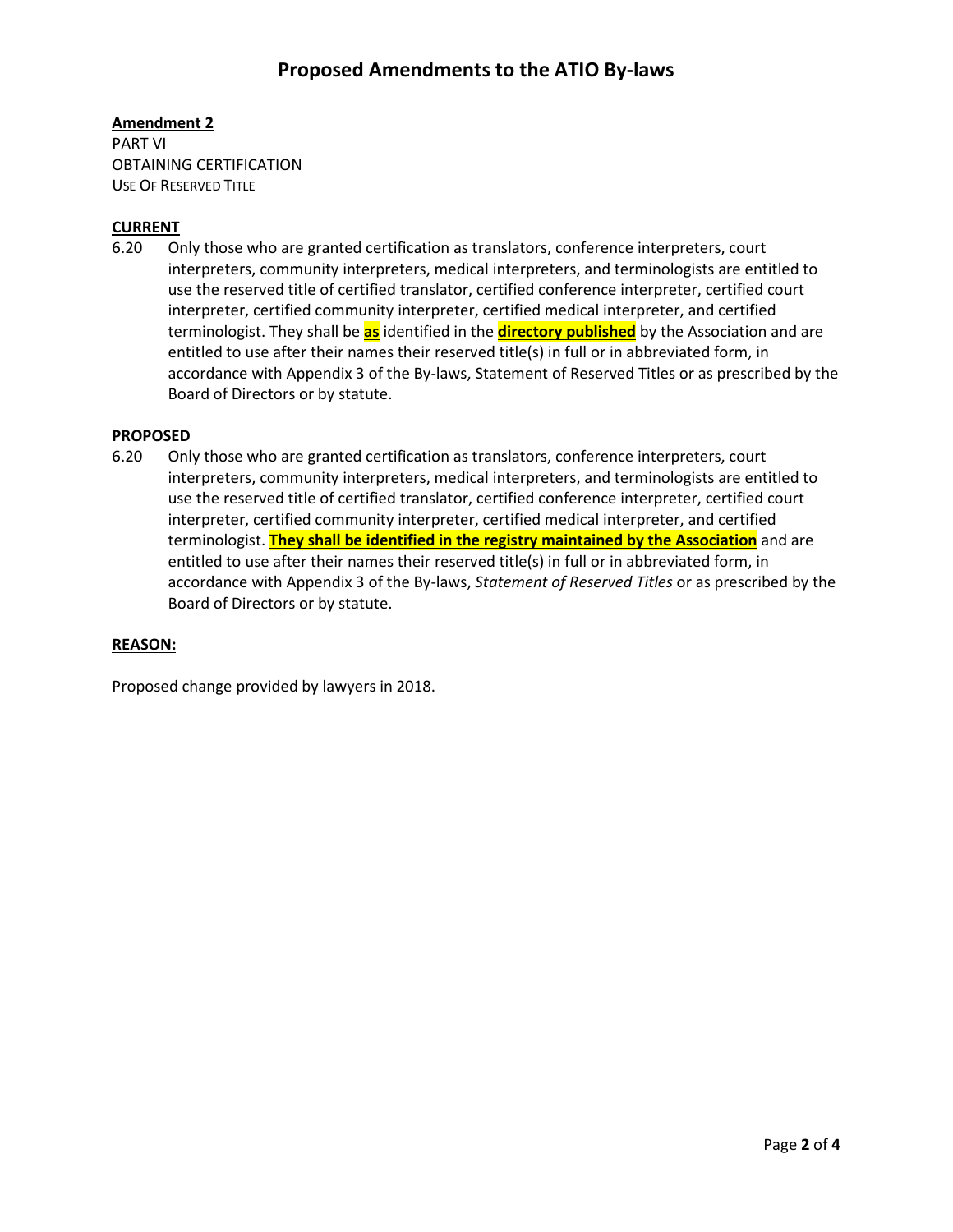## **Amendment 3**

PART XI GENERAL MEETINGS GENERAL PROVISIONS

#### **Quorum and Proxies**

#### **CURRENT**

11.08 Ten percent of certified members in good standing of the Association, in attendance or represented by proxy, shall constitute a quorum at all general meetings. The number of proxies allowed for this purpose may not, however, exceed the number of certified members in attendance.

#### **PROPOSED**

11.08 **Twenty-five certified members in attendance shall constitute a quorum at all general meetings.**

#### **REASON:**

Quorum is becoming more difficult to reach, having members make a trip to attend in person. Minimum association business that require a vote must occur for the purpose of maintaining the status of the association. i.e. Financial/budget report to CRA.